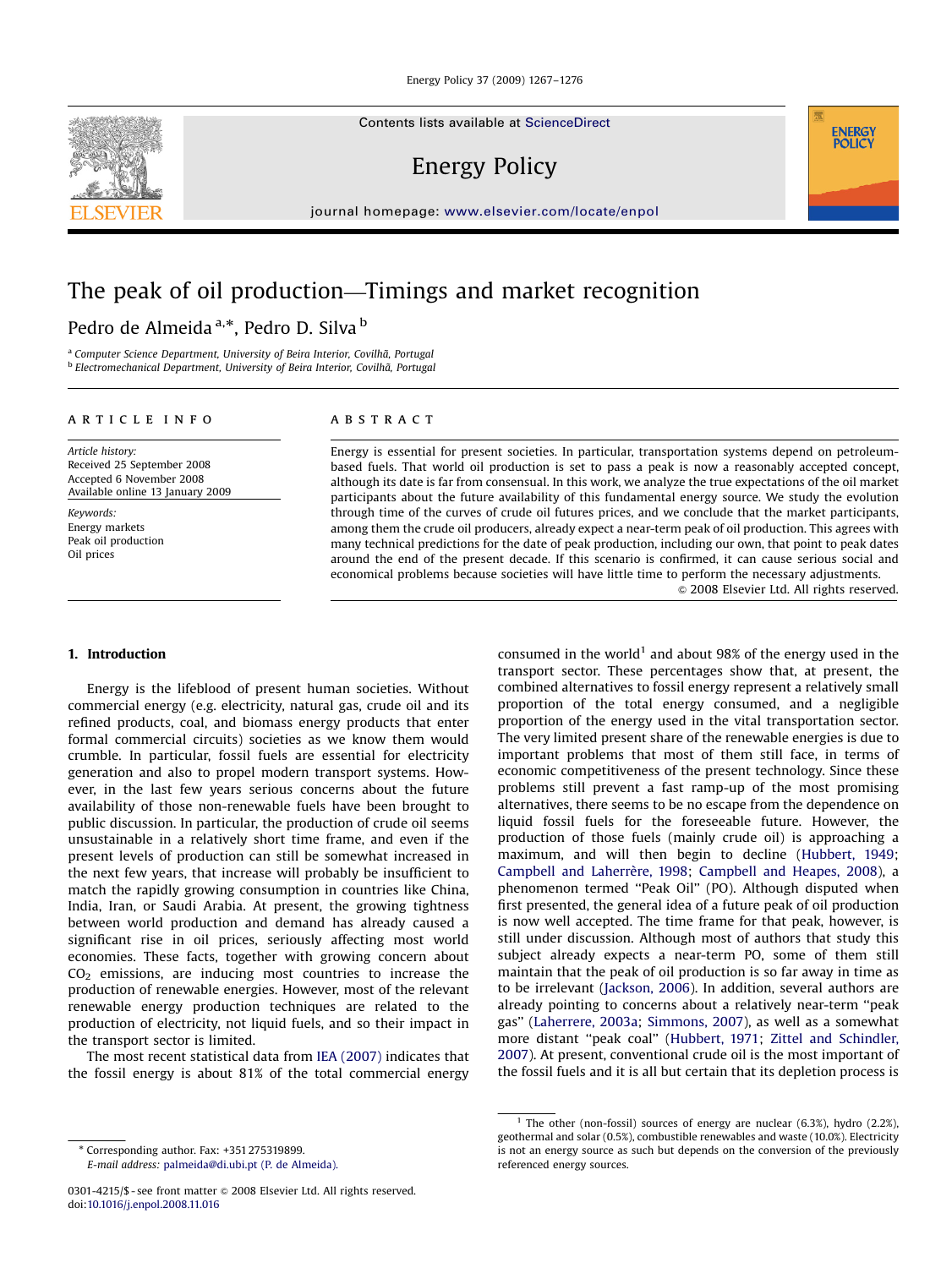more advanced. It should be noted that, when talking about the PO problem, the main concern is not the end of oil as an important energy source, but only the peak of its production (and the resulting reduced availability, price increase, and associated economic and social effects).

At present, the available data covering the world's oil reserves and the production and depletion rates of most of the oil fields are scarce and uncertain. Inevitably, the various approaches to predict a PO date suffer from this limited information and the resulting estimates developed by different experts tend to show a wide scatter. This uncertainty about the PO date diminishes the sense of urgency that the problem should command. In fact, although several important recent studies (e.g., [Hirsch et al., 2005](#page--1-0)) point to the need of urgent mitigation efforts to limit the economic and social impacts of the PO, it seems clear that many world leaders and government officials are badly informed and that almost no country is acting consistently to implement effective mitigation changes.

This pervasive indifference about the PO problem is not just the result of direct ignorance, since it is shared by some individuals and organizations that undoubtedly should be well informed. In fact, mainstream media (e.g., New York Times—see [Mouawad, 2007](#page--1-0)), dedicated information organizations (e.g., IEA and EIA—see [IEA, 2006](#page--1-0); [EIA, 2006\)](#page--1-0), energy consulting firms (e.g., CERA—see [Jackson, 2006\)](#page--1-0), and even oil extraction companies (e.g., Exxon—see [Tillerson, 2007\)](#page--1-0) and some leaders of countries like Saudi Arabia [\(Jum'ah, 2007](#page--1-0)) still try to defend publicly the idea that the PO problem is not very important, or at least that it is not a short-term problem of serious concern. However, these public statements contradict the (growing) majority, among those that study this issue that predicts a relatively near-term PO, and some signal that they may be partially explained by direct marketing concerns.

These lingering public ''not-a-problem'' opinions from organizations related to the oil industry, and the confusion and misunderstandings they still cause, prompted us to try to derive an innovative approach to evaluate the effective beliefs of the participants in the crude oil markets, among which the oilproducing companies are extremely significant. As such, the objective of this paper is to evaluate the evolution of the beliefs (in terms of acknowledgement of the PO problem) of the petroleum market participants, through the analysis of the evolution in time of the crude oil futures price-curves.

#### 2. The peak oil problem

The problem of the peak of oil production (PO) was introduced in [Hubbert \(1949\)](#page--1-0). Before that, concerns about a quick exhaustion of crude oil were occasionally formulated, but none of them was based on a scientific analysis of the problem.

After that first presentation of the problem, Hubbert, a highly respected oil geologist, went on studying this subject and, in 1956, presented an extremely important paper ([Hubbert, 1956\)](#page--1-0), in which he accurately predicted that the date for the peak of oil production for the continental USA would be around 1970. That paper also presented the classical approach to the prediction of the unconstrained production profile for a region (or for the world), explaining that the production should follow a bellshaped curve. At first, that paper raised significant discussion, since the USA was by then the biggest producer of crude in the world, and its production was increasing without apparent problems—in fact, it had to be limited by Government regulation to prevent the ''flooding'' of markets. However, the ultimate success of that prediction established Hubbert's methodology. In 1971, Hubbert published a paper in which, within some constraints, he predicted the world conventional crude production would peak around 2000 [\(Hubbert, 1971](#page--1-0)). Hubbert's model did not incorporate the artificial limitations to oil production due to political constraints imposed by OPEC in 1973 and 1980. In absence of those occurrences, it can be argued that this 1971 prediction again would seem close to be correct.

Hubbert can rightly be considered the father of the research field concerned with the sustainability of the production of natural resources, and of the PO theory. His prediction technique, based on the fitting of a bell-shaped curve to the historical production and to the ultimately recoverable reserves (URR), remains the most used approach to predict future production of exhaustible natural resources and, in particular, of fossil resources.

Mainly using Hubbert's approach, Campbell and Laherrère presented an extremely influential paper in 1998 [\(Campbell and](#page--1-0) Laherrè[re, 1998\)](#page--1-0), discussing the near-term expected peak of oil production, and predicting it to occur ''before 2010''. This paper influenced the ''modern'' discussion of the PO problem, and its global impact, leading the authors to create the  $ASPO<sub>i</sub><sup>2</sup>$  probably the first and presently the most relevant international organization dedicated to the study of the PO problem.

In terms of direct indicators to a relatively near-term PO, one of the most evident is the fact that in the last few decades the discovery of new oil fields has been lagging the extraction of oil from previously discovered fields. In the last few years, this tendency has become much worse, so that today new fields being discovered represent only about a fourth of the oil being extracted ([ASPO, 2007](#page--1-0)). Another indicator pointing to a short-term PO is the strong reduction in the OPEC spare production capacity, clearly illustrated in [Fig. 1.](#page--1-0) The non-OPEC oil-producing countries have been producing at almost full capacity since 1990. The evolution of oil prices through time, illustrated in [Fig. 2,](#page--1-0) is itself a further indicator of a fundamental tightening of the production/demand balance and, in fact, for many observers it is the most ominous of them.

In this context, the depletion of the presently producing oil fields constitutes a growing problem. Depletion rates typically range between 2% and 4% in ''well behaved'' big onshore oil fields and up to 18% in some deep-water fields [\(Jackson and Eastwood,](#page--1-0) [2007\)](#page--1-0). With 86 Mb of daily production, it is easy to understand that a permanent effort is needed just to maintain the present level of production. This effort includes the opening of new oil wells in presently producing fields, increased water injection, the use recent technologies like 4D analysis and horizontal and multilateral wells, and the use of several techniques of enhanced oil recovery (such as nitrogen,  $CO<sub>2</sub>$ , or steam injection). Even so, the discovery of new oil fields is necessary to compensate for the reduction of the production rates of the present oil fields. The depletion problem is being compounded by the recent peak of production of some the biggest oil fields in the world (such as Cantarell and Burgan), and by the growing proportion of production from deep-sea oil fields that tend to be depleted extremely fast.

These various indicators that point to a near peak of world oil production also illustrate the production problems in individual countries. Many countries, among them some important producers like the USA and Indonesia, had their individual peaks years ago, and go on losing production in spite of the technologic advances in exploration and production and of the increased drilling efforts brought about by the present ''high'' crude oil prices. Additionally, in the last few years other important producing countries like Venezuela, Nigeria, Norway, and Mexico

<sup>2</sup> Association for the Study of Peak Oil and gas (ASPO) ([http://www.peakoil.](http://www.peakoil.net/) [net/\)](http://www.peakoil.net/).